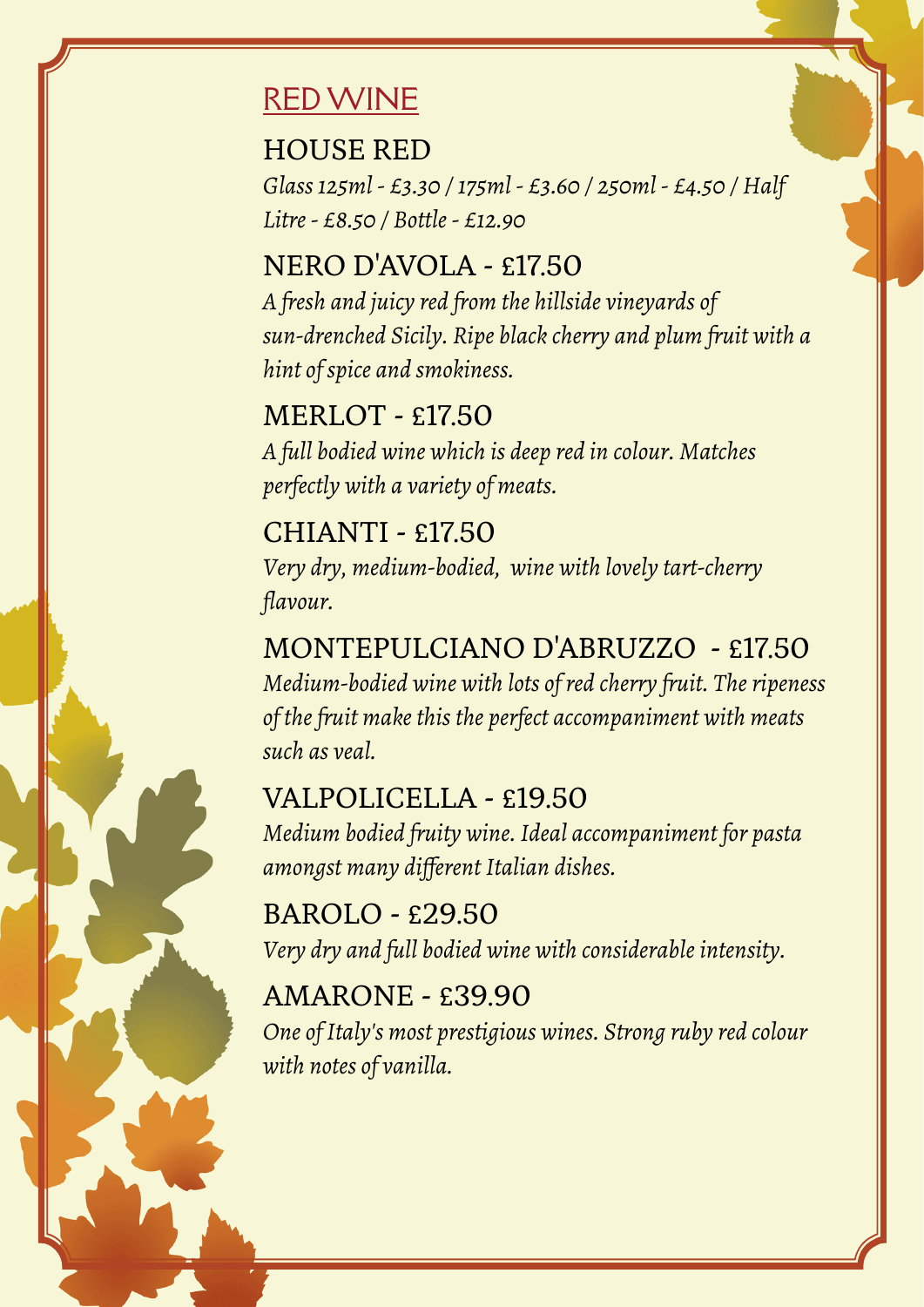# WHITE WINE

#### HOUSE WHITE

*125ml - £3.30 / 175ml - £3.60 / 250ml- £4.50 / Half Litre - £8.50 / Bottle - £12.90*

## PINOT GRIGIO - £17.50

*Straw yellow colour with slight tinges of gold. This wine reveals a delicate and pleasing bouquet with floral and fruity scents. Very versatile.*

## ORVIETO - £16.90

*Dry white wine with a fresh and elegant scent, light straw yellow colour and a fruity, delicate flavour. Best paired with fish and pasta dishes.*

### GAVI - £18.50

*Fresh citrus and pineapple aromas with ripe fruit balanced by crisp acidity on the palate.*

### CHARDONNAY VENETO - £16.90 *Dry white wine with an intensely fruity aroma and delicate flavour.*

#### SOAVE - £16.90

*Dry light-bodied wine.*

#### GRILLO - £17.50

*Crisp, dry white crammed with vibrant and ripe fruit flavours.*

## VERDICCHIO - £17.50

*A classic Italian white wine with a light style and a fresh quality. The intrinsic almond and citrus flavours make Verdicchio a fresh crisp white with a long finish.*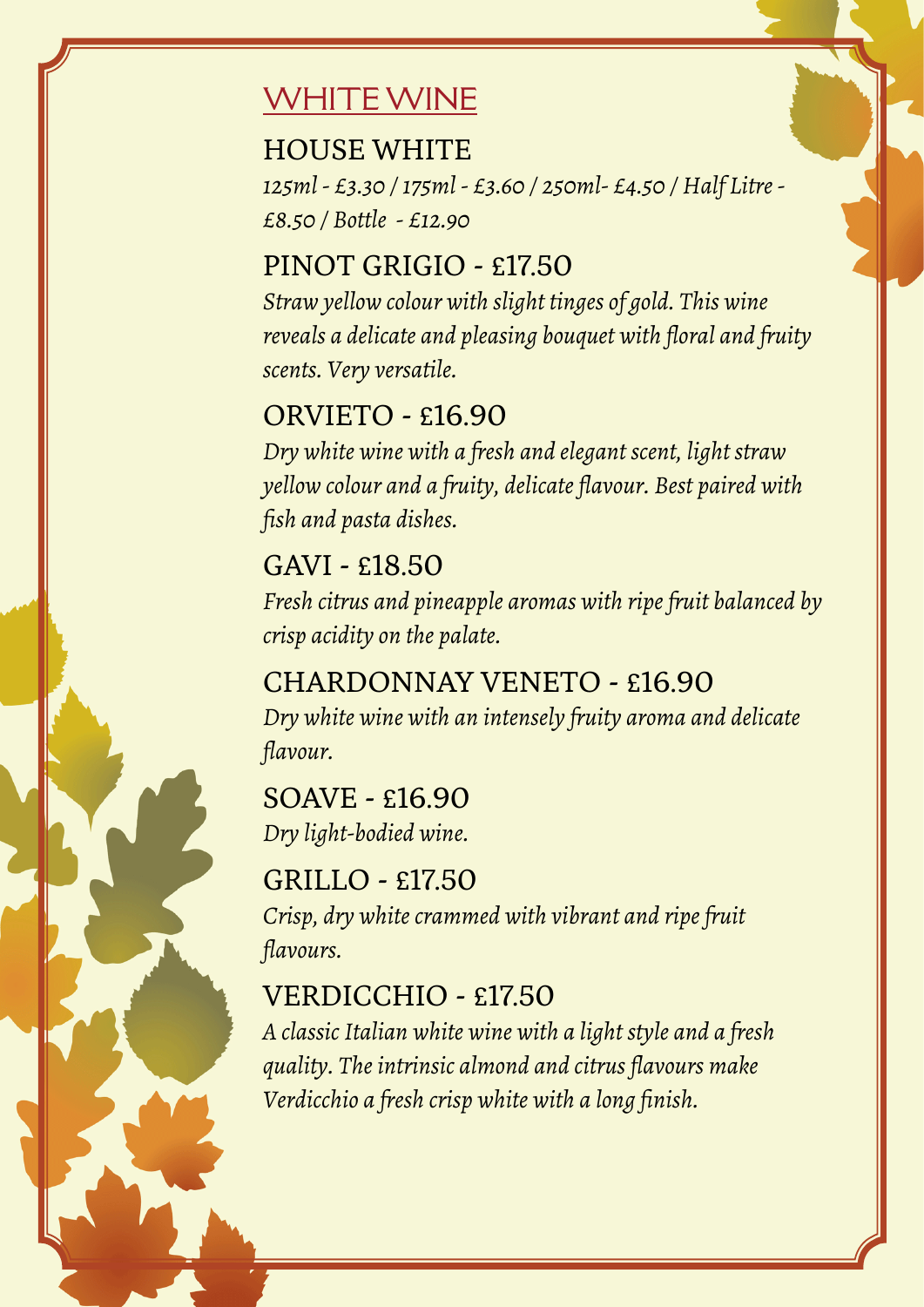# ROSE WINE

HOUSE ROSE

*125ml - £3.30 / 175ml - £3.60 / 250ml - £4.50 / Half Litre - £8.50 / Bottle - £12.90*

PINOT GRIGIO ROSE - £17.50 *Fresh, dry, and crammed with summer fruit flavours.*

# SPARKLING WINE

PROSECCO (200ML BOTTLE) - £7.30 PROSECCO - £18.90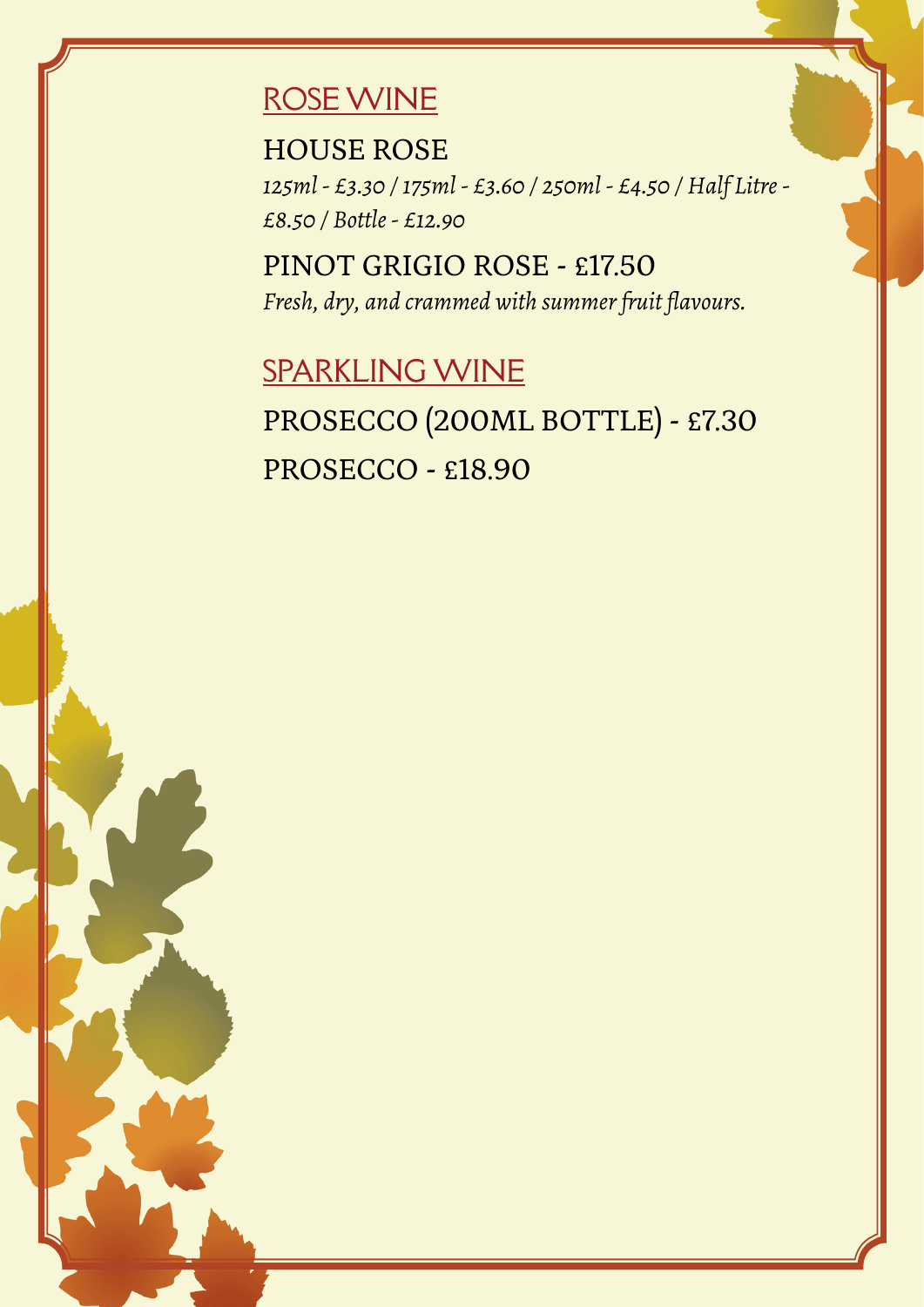# BEER & CIDER

PERONI NASTRO AZZURO (330ML) - £3.80

BIRRA MORETTI (330ML) - £3.80 BUDWEISER (330ML) - £3.50 HEINEKEN (330ML) - £3.80 CORONA (330ML) - £3.50 DESPERADOS (330ML) - £3.80 KOPPARBERG CIDER (500ML) - £4.90

# SPIRITS

SMIRNOFF VODKA - £3.50 / £5.50 GIN/PINK - £3.50 MALIBU RUM - £3.50 BAILEYS - £3.50 TIA MARIA - £3.50 DISARONNO - £3.50 LIMONCELLO - £3.50 SAMBUCA - £3.50 GRAPPA - £3.90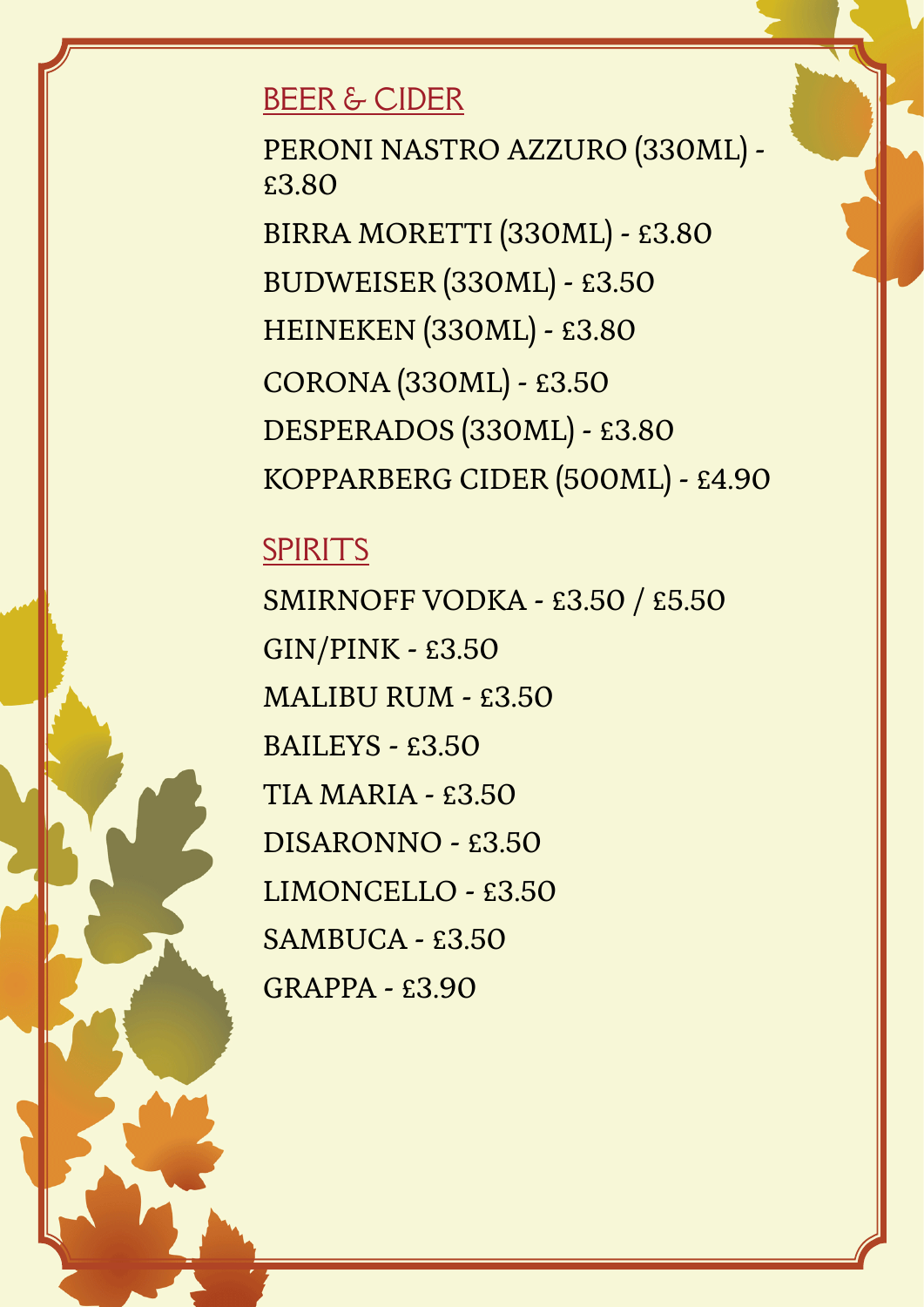WHISKEY & BRANDY

JACK DANIELS - £3.90 JOHNNIE WALKER RED LABEL - £3.90 JAMESONS IRISH WHISKEY - £3.90 VECCHIA ROMAGNA BRANDY - £3.90 REMY MARTIN - £4.50

#### **SOFT DRINKS**

COCA COLA (330ML) - £2.40 DIET COCA COLA (330ML) - £2.40 APPLETISER - £2.60 J20 ORANGE & PASSIONFRUIT - £2.60 FRESH ORANGE (GLASS) - £1.50 SPRITE - £2.30 LEMONADE (200ML) - £2.00 STRATHMORE STILL WATER - £2.20 SAN PELLEGRINO SPARKLING WATER (500ML) - £2.50 TONIC WATER (150ML) - £1.90